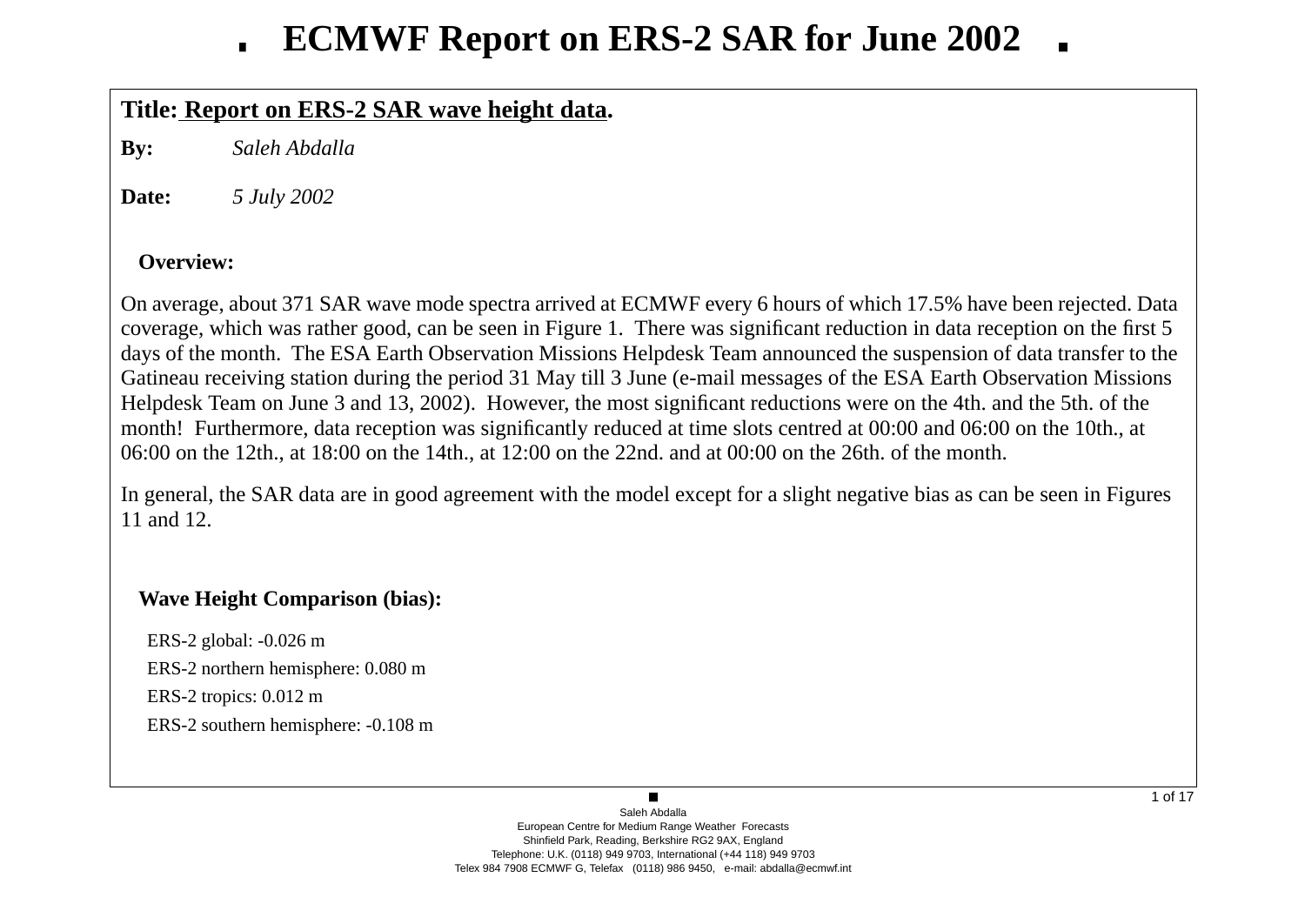### **Remarks:**

• As it was stated in the last few reports, the SAR data quality has been improved relative to that during the year 2001. Even further improvement was experienced recently just after the recovery from the anomaly of March 2002 (on March<br>21). Appenantly, this can be ettributed to the EBS. 2 your control system which makes use of some of the da 21). Apparently, this can be attributed to the ERS- 2 yaw control system which makes use of some of the data comingfrom SAR imagette processing. This yaw control system was implemented on March 4, 2002. The impact of this system<br>on the SAR data system on the SAR data quality was not felt earlier because of the anomaly which lasted about 2 weeks.

## **Definitions:**

Four new integrated parameters are used to compare the SAR and the model spectra. These parameters are:

1. The mean wave period based on the '-1*th*.' moment ( $m_{-1}$ ) defined as:

 $T_{-1} = m_{-1} / m_0$ 

where  $m_0$  and  $m_{-1}$  are the zeroth and the '-1*th*.' moments of the wave spectrum with the *n-th*. moment, in general, is defined as:

$$
m_n = \int d\theta \int df \cdot f^n \cdot F(f, \theta)
$$

*F* is the wave spectrum in frequency, *f*, - direction space. The comparison between ECMWF model and SAR mean varieds for the whole month is given in Figure 7. wave periods for the whole month is given in Figure 7.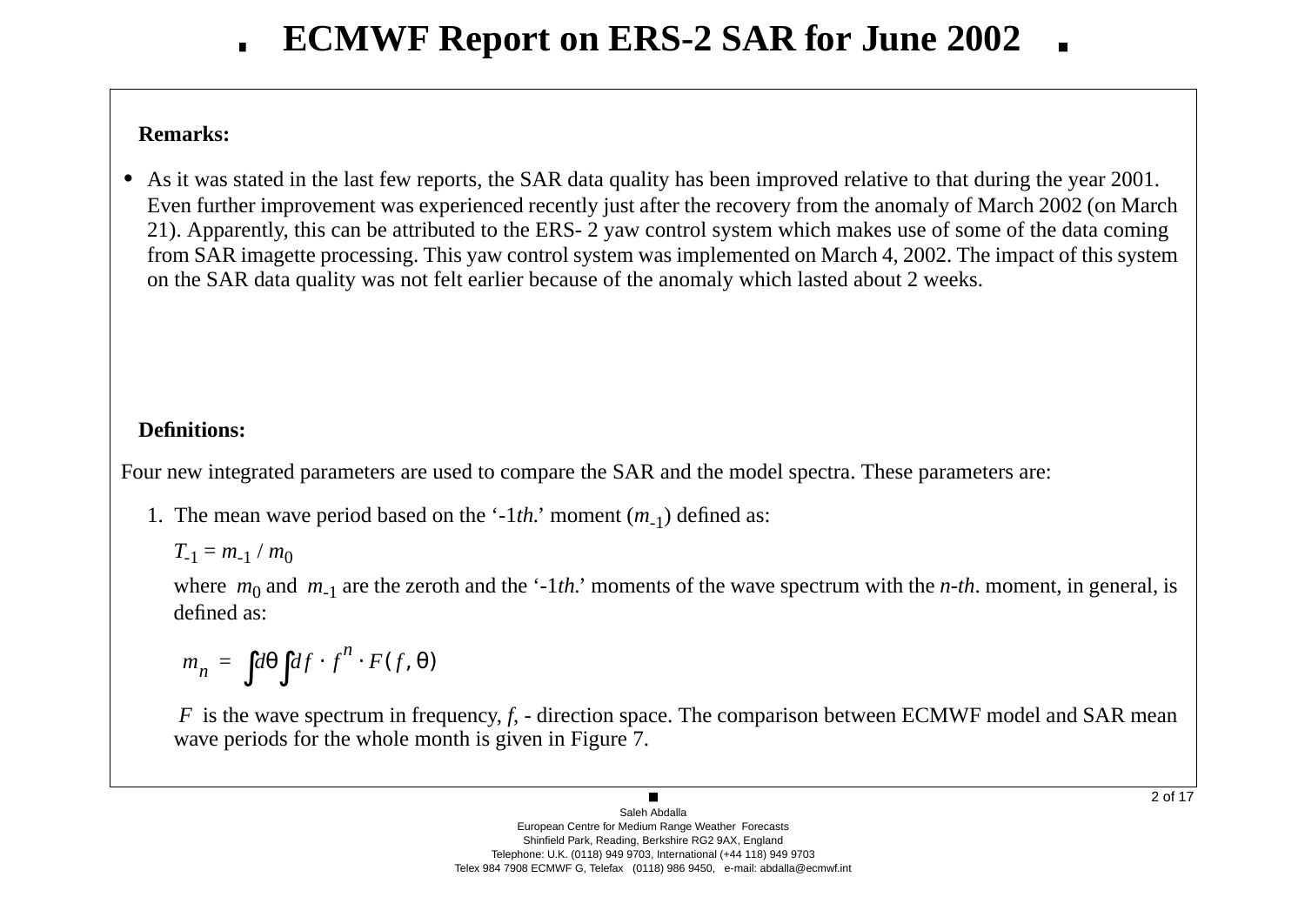2. The wave directional spread defined as:

$$
\sigma = \sqrt{2[1 - r_1(f)]}
$$
  
\n
$$
r_1(f) = \int df \int d\theta \cdot F(f, \theta) \cdot \cos[\theta - \varphi(f)]
$$
  
\n
$$
\varphi(f) = \operatorname{atan} \left\{ [\int d\theta \cdot F(f, \theta) \cdot \sin(\theta)] / [\int d\theta \cdot F(f, \theta) \cdot \cos(\theta)] \right\}
$$

The comparison between ECMWF model and SAR wave directional spread values for the whole month is given inFigure 8.

3. The mean wave propagation direction defined as:

$$
\varphi = \operatorname{atan} \left\{ [\int df \int d\theta \cdot F(f, \theta) \cdot \sin(\theta)] / [\int df \int d\theta \cdot F(f, \theta) \cdot \cos(\theta)] \right\}
$$

The comparison between ECMWF model and SAR mean wave propagation directions for the whole month is given<br>in Figure 0 in Figure 9.

4. The spectral peakedness parameter of Goda (*Q*<sup>p</sup>) defined as:

$$
Q_p = 2m_0^{-2} \int d\theta \int df \cdot f \cdot F^2(f, \theta)
$$

The comparison between ECMWF model and SAR spectral peakedness (or roughly, spectral narrowness) values for the whole month is given in Figure 10.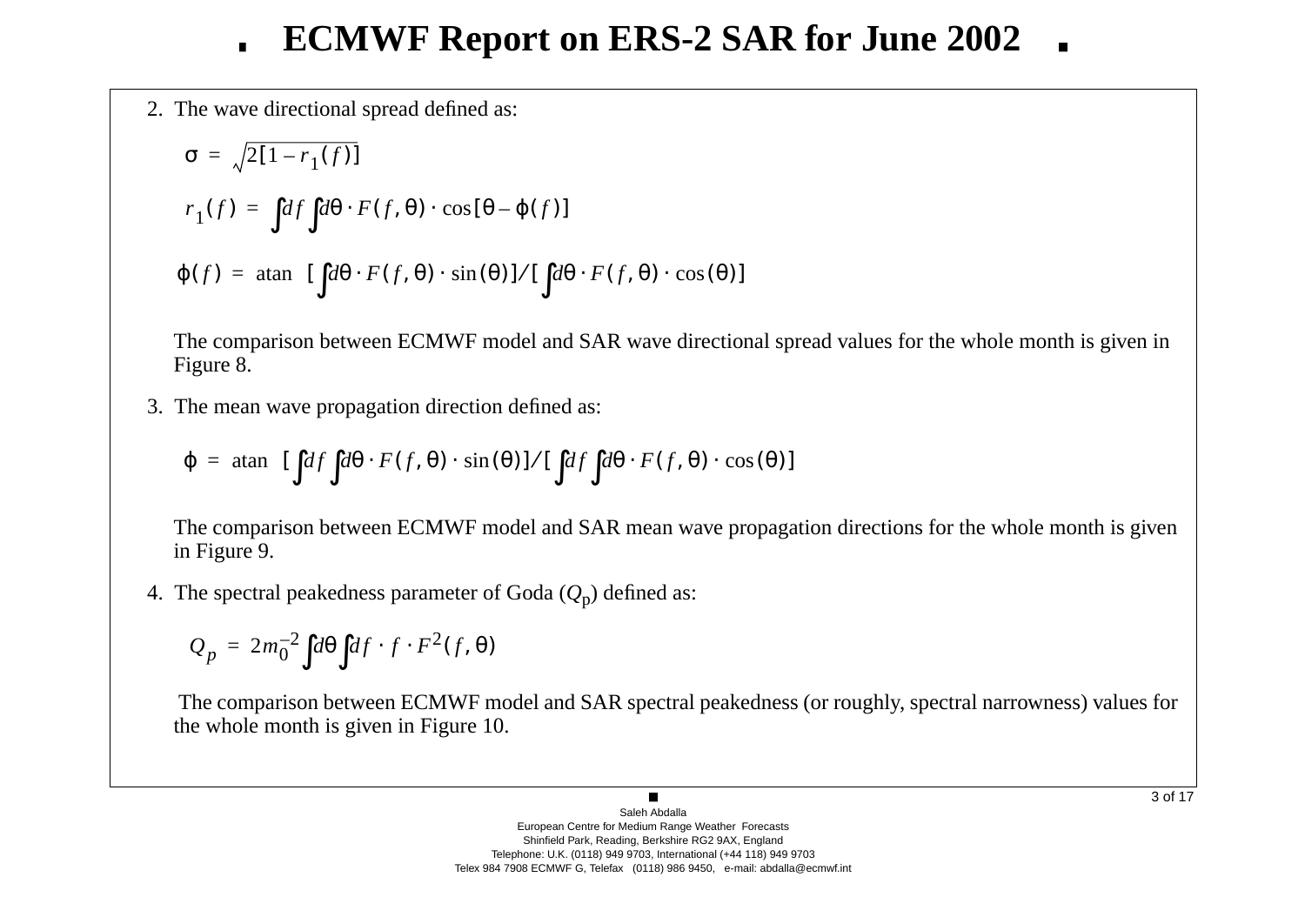### **Figure captions:**

Figure 1: Time series of data reception for ERS-2 Altimeter data for June 2002.

Figure 2: Comparison of ECMWF wave height results with ERS-2 SAR wave height data for June 2002 (global).

Figure 3: Comparison of ECMWF wave height results with ERS-2 SAR wave height data for June 2002 (northern hemisphere)

Figure 4: Comparison of ECMWF wave height results with ERS-2 SAR wave height data for June 2002 (tropics)

Figure 5: Comparison of ECMWF wave height results with ERS-2 SAR wave height data for June 2002 (southern hemisphere)

Figure 6: ERS-2 SAR wave heights: Timeseries of bias (ERS-2 - model) and scatter index (SI).

Figure 7: Comparison of ECMWF mean wave periods with ERS-2 SAR mean wave periods for June 2002 (global).

Figure 8: Comparison of ECMWF wave directional spread with that of ERS-2 SAR for June 2002 (global).

Figure 9: Comparison of ECMWF mean wave directions with those of ERS-2 SAR for June 2002 (global).

Figure 10: Comparison of ECMWF wave peakedness factor with that of ERS-2 SAR for June 2002 (global).

Figure 11: ERS-2 SAR wave heights: Timeseries of daily bias (ERS-2 - model) for the past year.

Figure 12: ERS-2 SAR wave heights: Timeseries of daily root mean square difference (RMSE) for the past year.

Figure 13: Comparison between SAR and ECMWF "2-second wave-period interval equivalent wave heights" for June 2002 (global).

 $\blacksquare$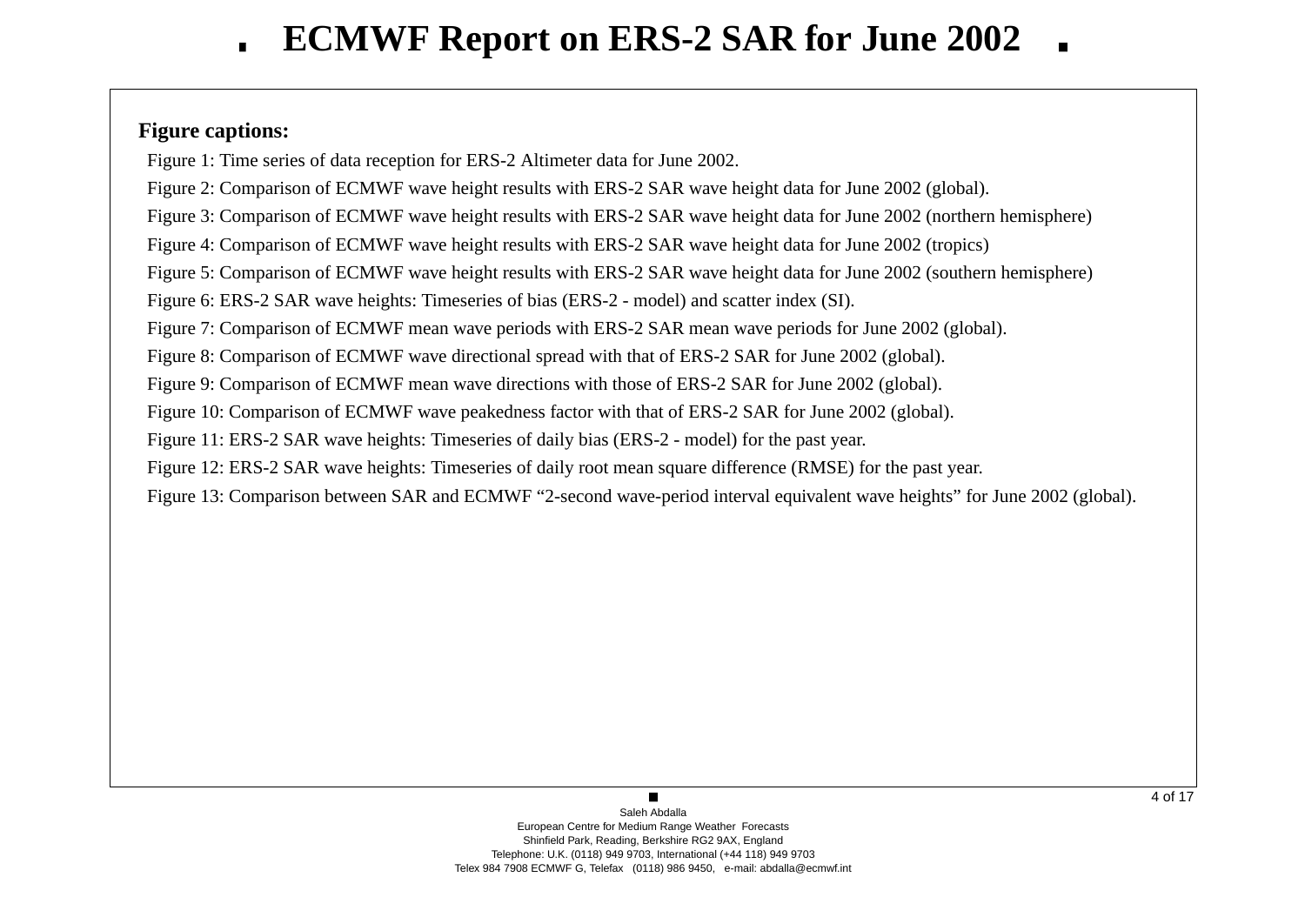

 European Centre for Medium Range Weather Forecasts Shinfield Park, Reading, Berkshire RG2 9AX, England Telephone: U.K. (0118) 949 9703, International (+44 118) 949 9703Telex 984 7908 ECMWF G, Telefax (0118) 986 9450, e-mail: abdalla@ecmwf.int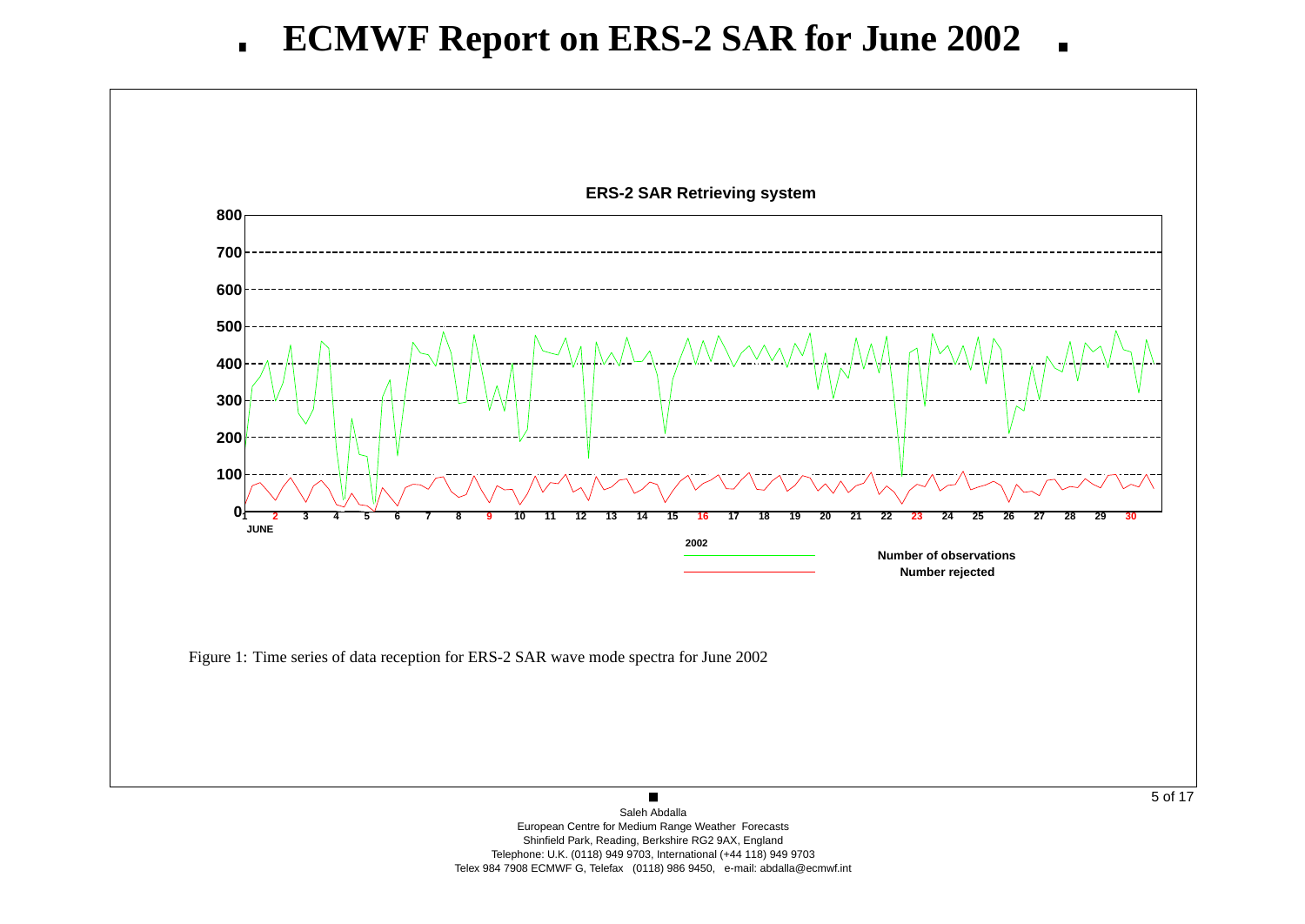

6 of 17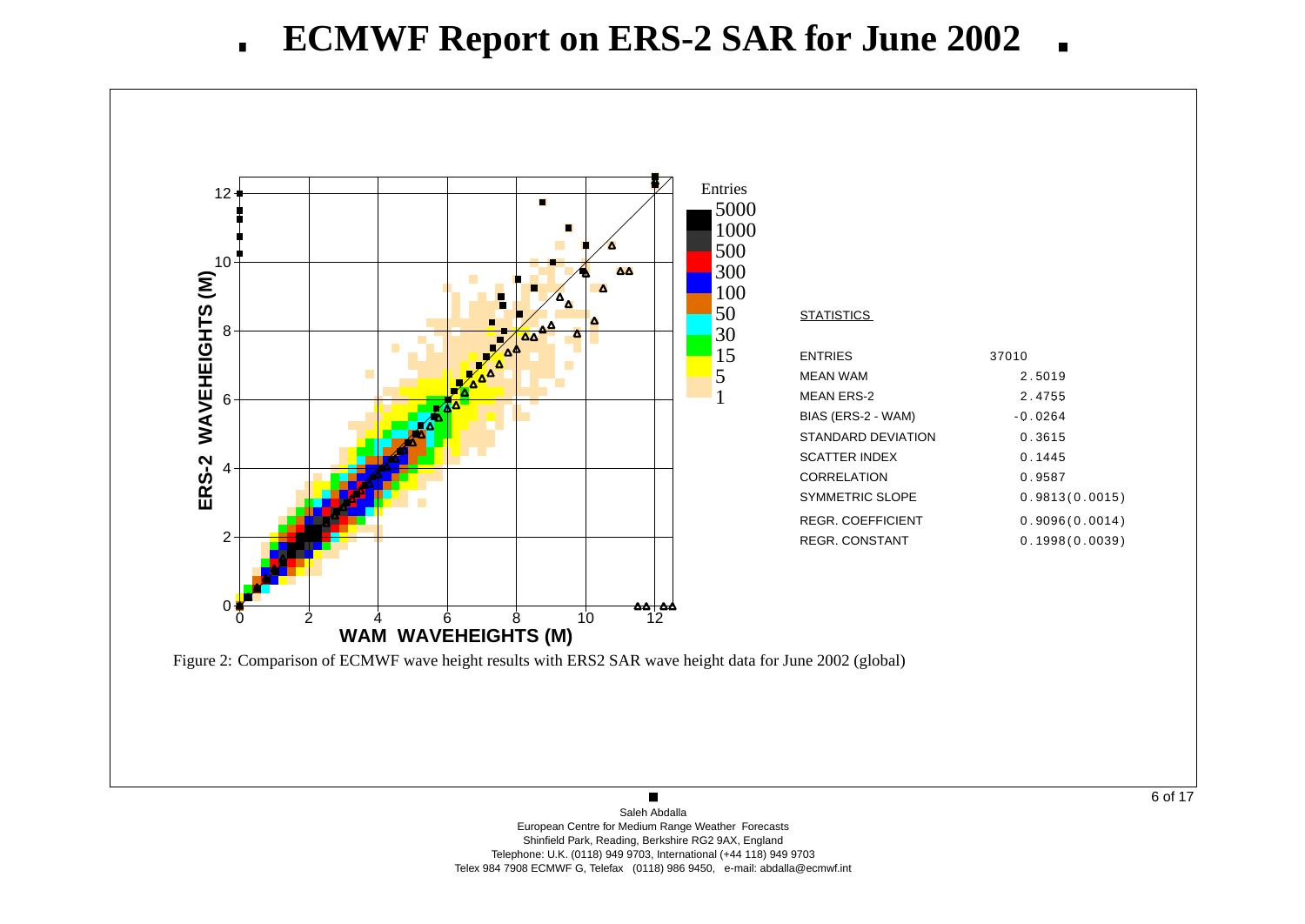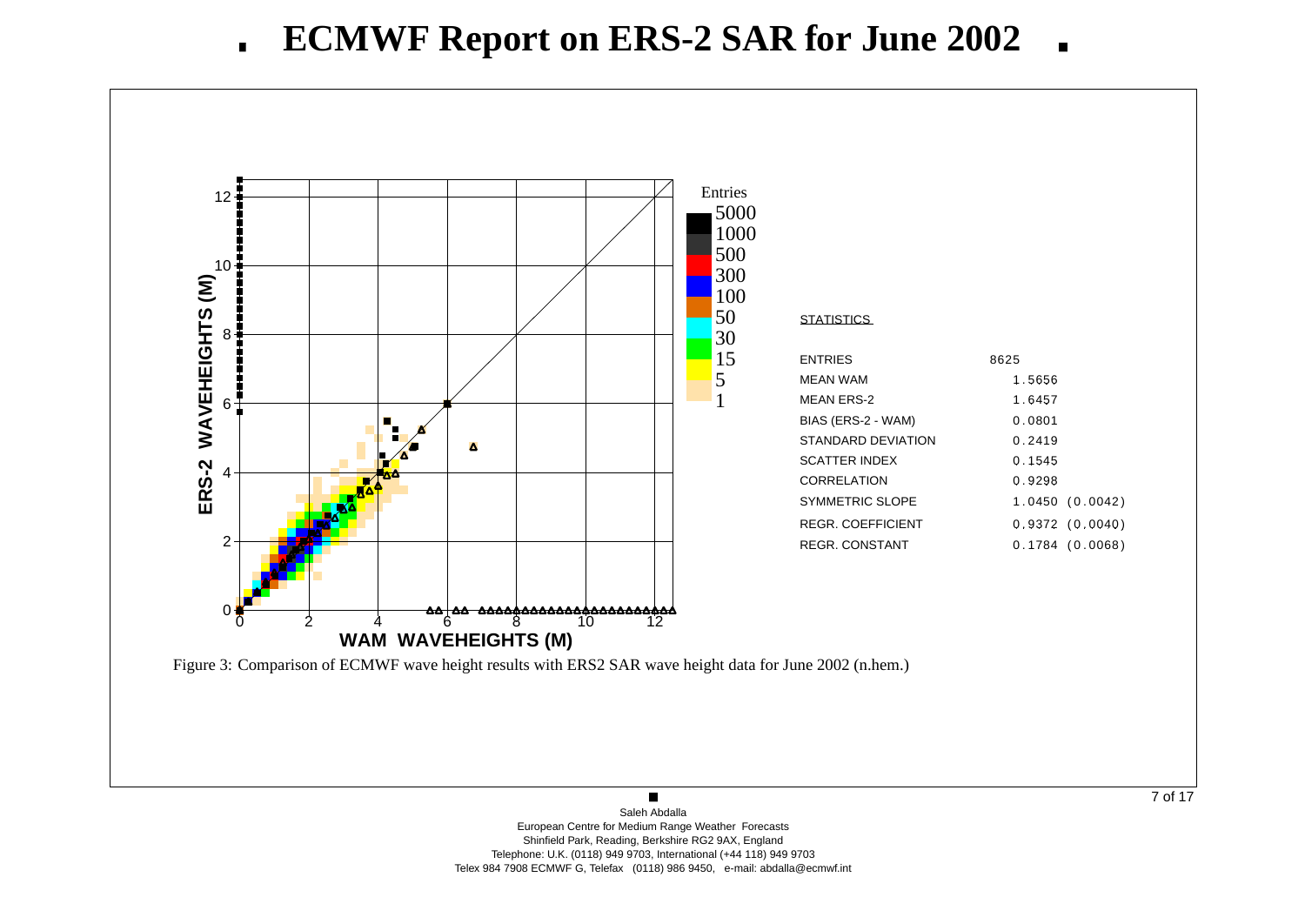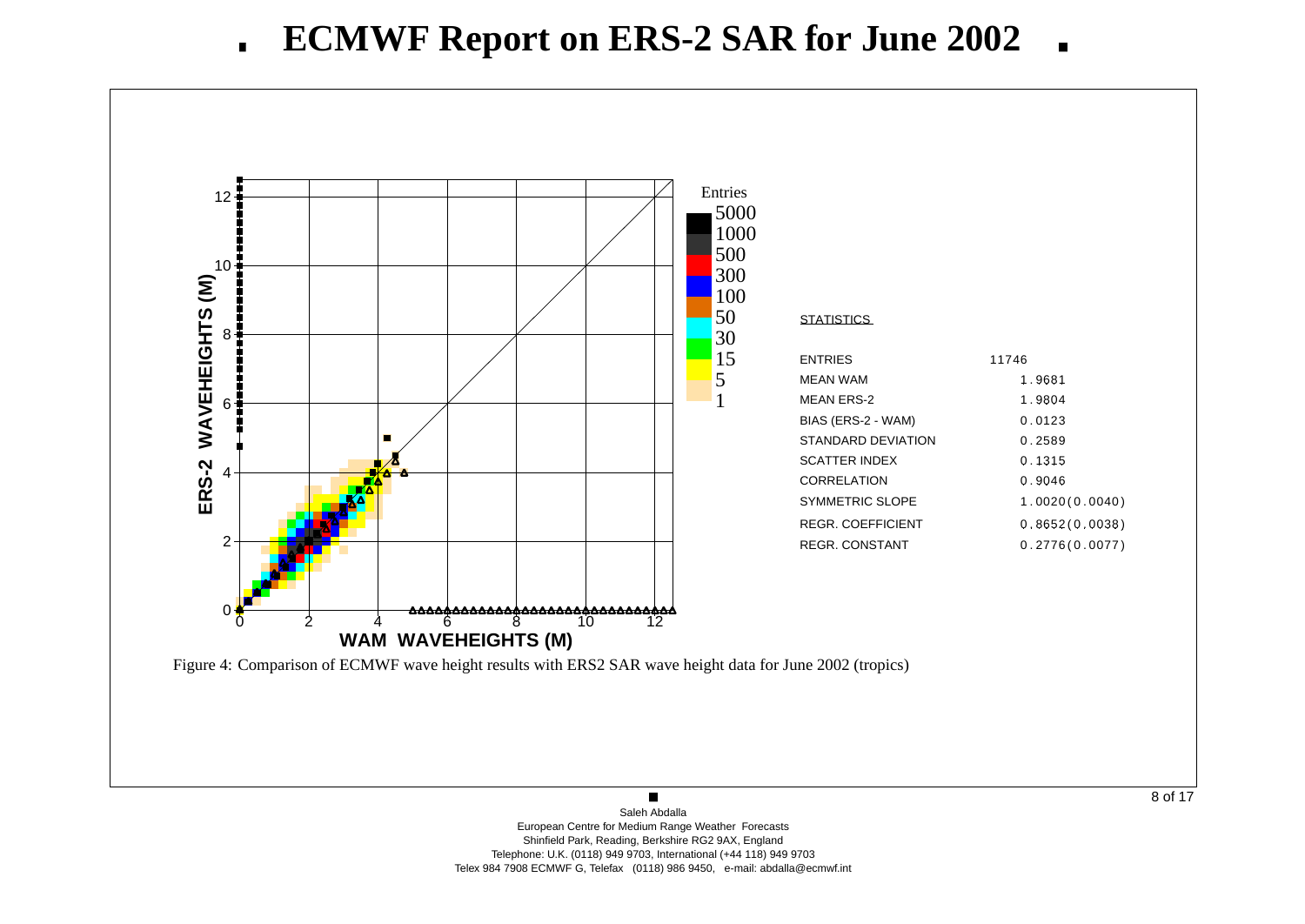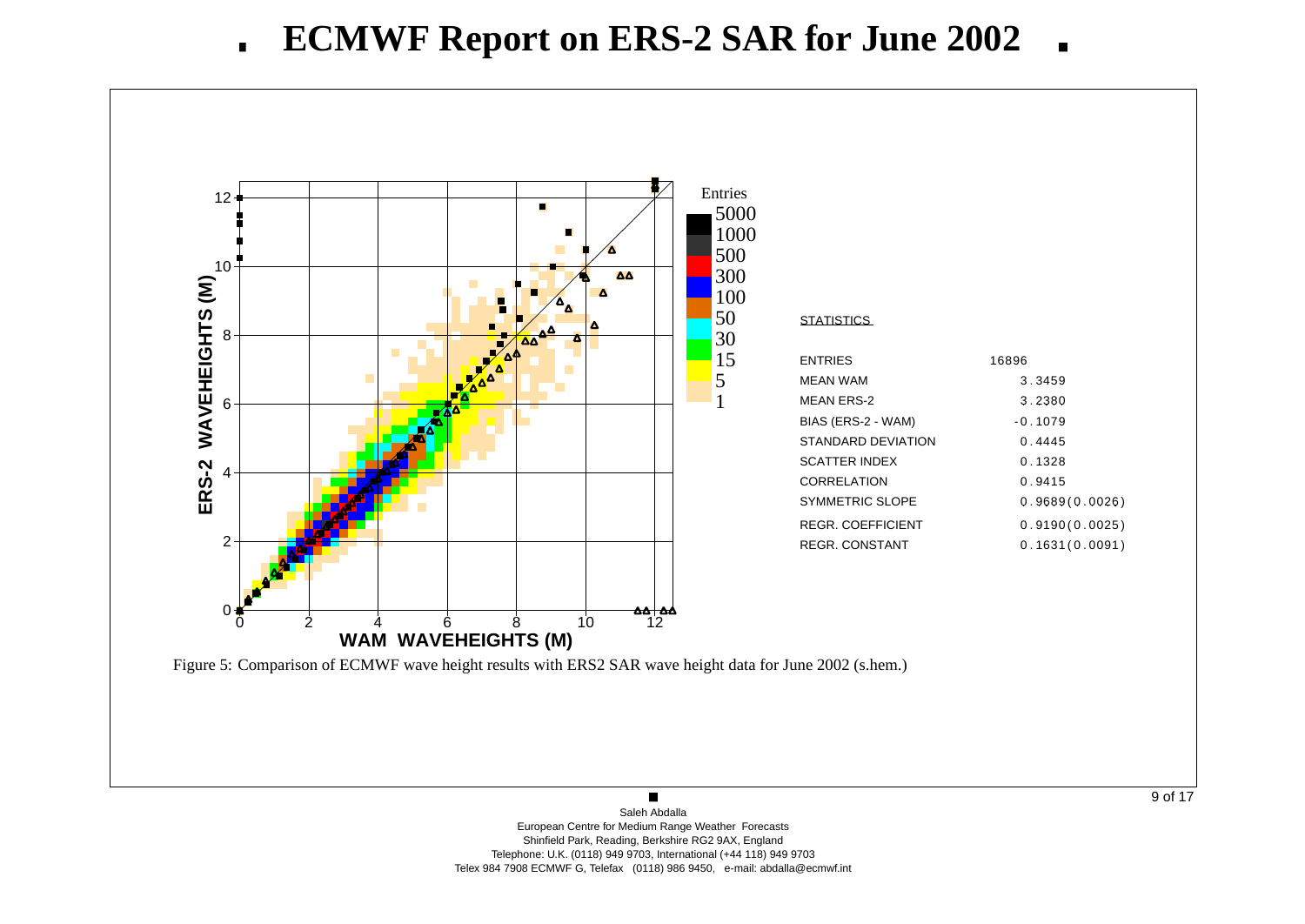**ECMWF Report on ERS-2 SAR for June 2002** $\blacksquare$ 



 Shinfield Park, Reading, Berkshire RG2 9AX, England Telephone: U.K. (0118) 949 9703, International (+44 118) 949 9703Telex 984 7908 ECMWF G, Telefax (0118) 986 9450, e-mail: abdalla@ecmwf.int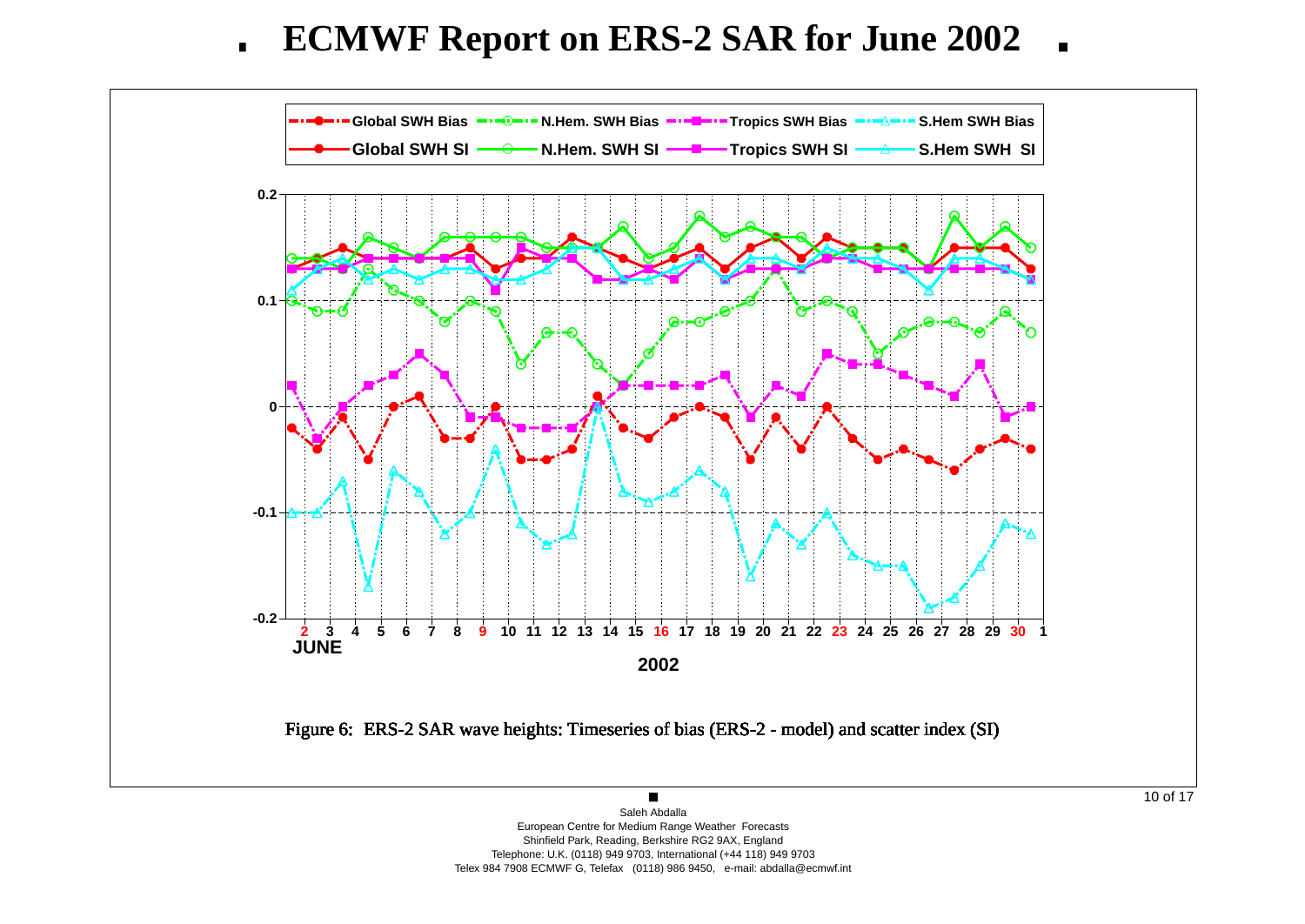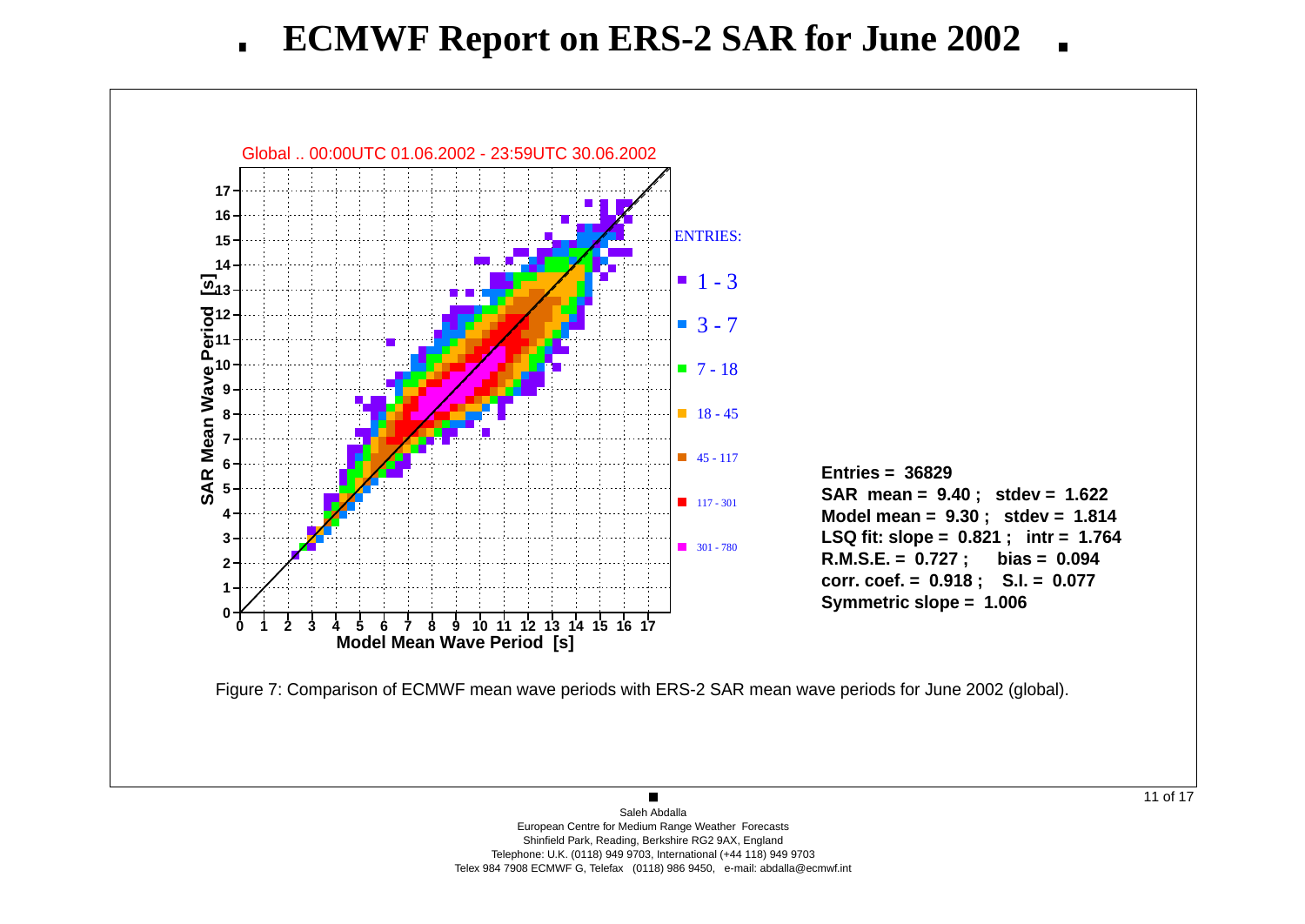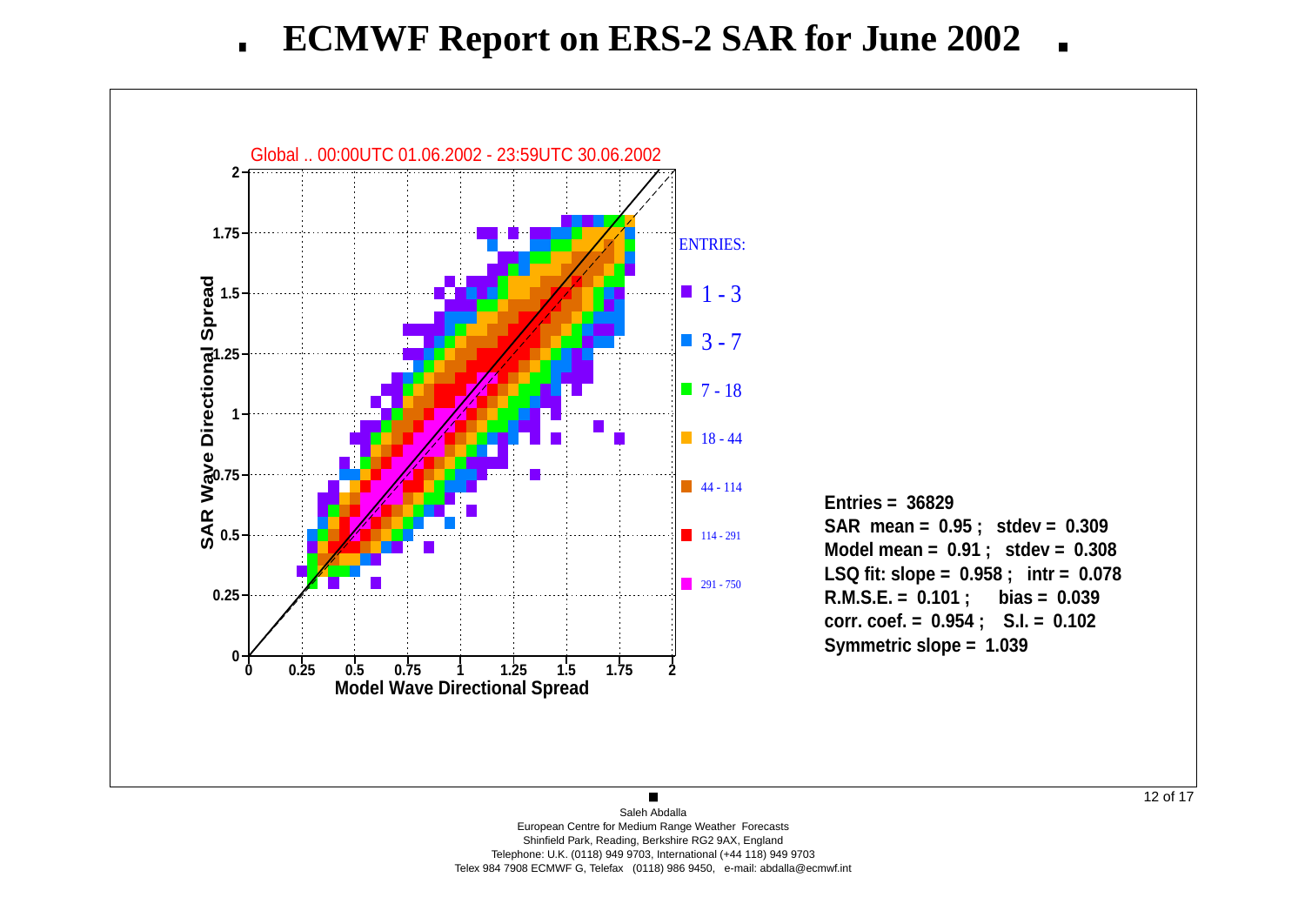

 $\blacksquare$ Saleh Abdalla European Centre for Medium Range Weather Forecasts Shinfield Park, Reading, Berkshire RG2 9AX, England Telephone: U.K. (0118) 949 9703, International (+44 118) 949 9703Telex 984 7908 ECMWF G, Telefax (0118) 986 9450, e-mail: abdalla@ecmwf.int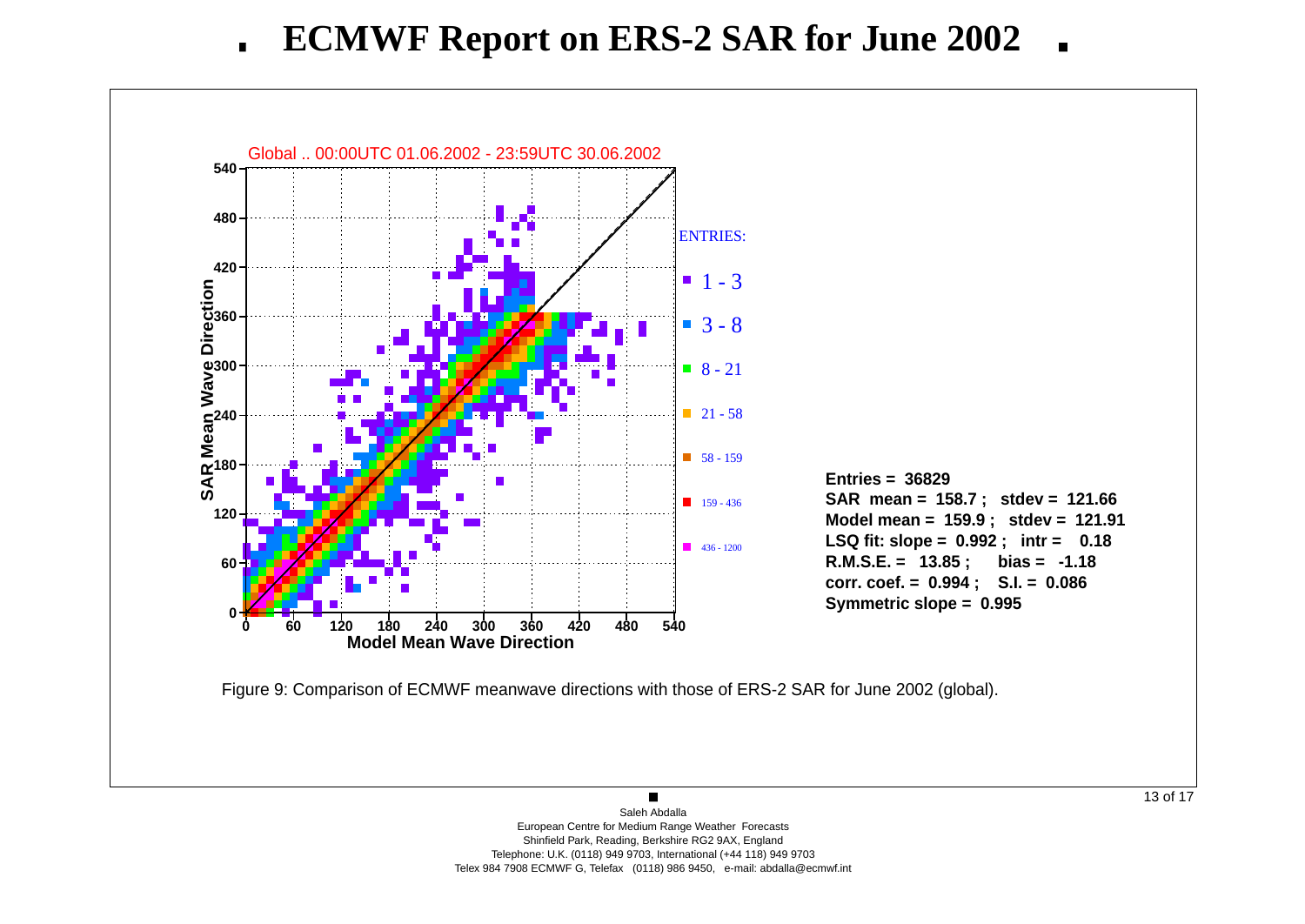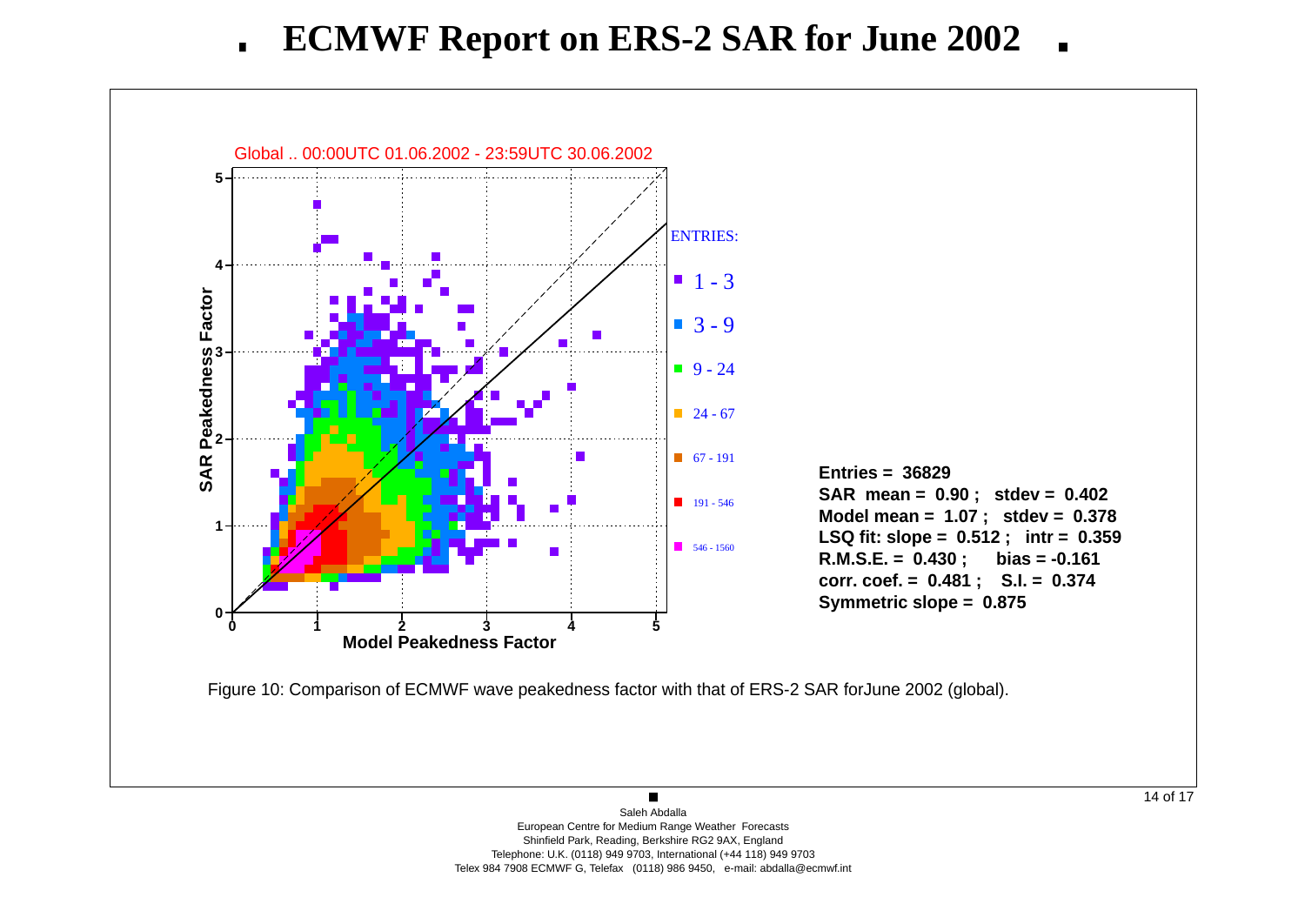

 European Centre for Medium Range Weather Forecasts Shinfield Park, Reading, Berkshire RG2 9AX, England Telephone: U.K. (0118) 949 9703, International (+44 118) 949 9703Telex 984 7908 ECMWF G, Telefax (0118) 986 9450, e-mail: abdalla@ecmwf.int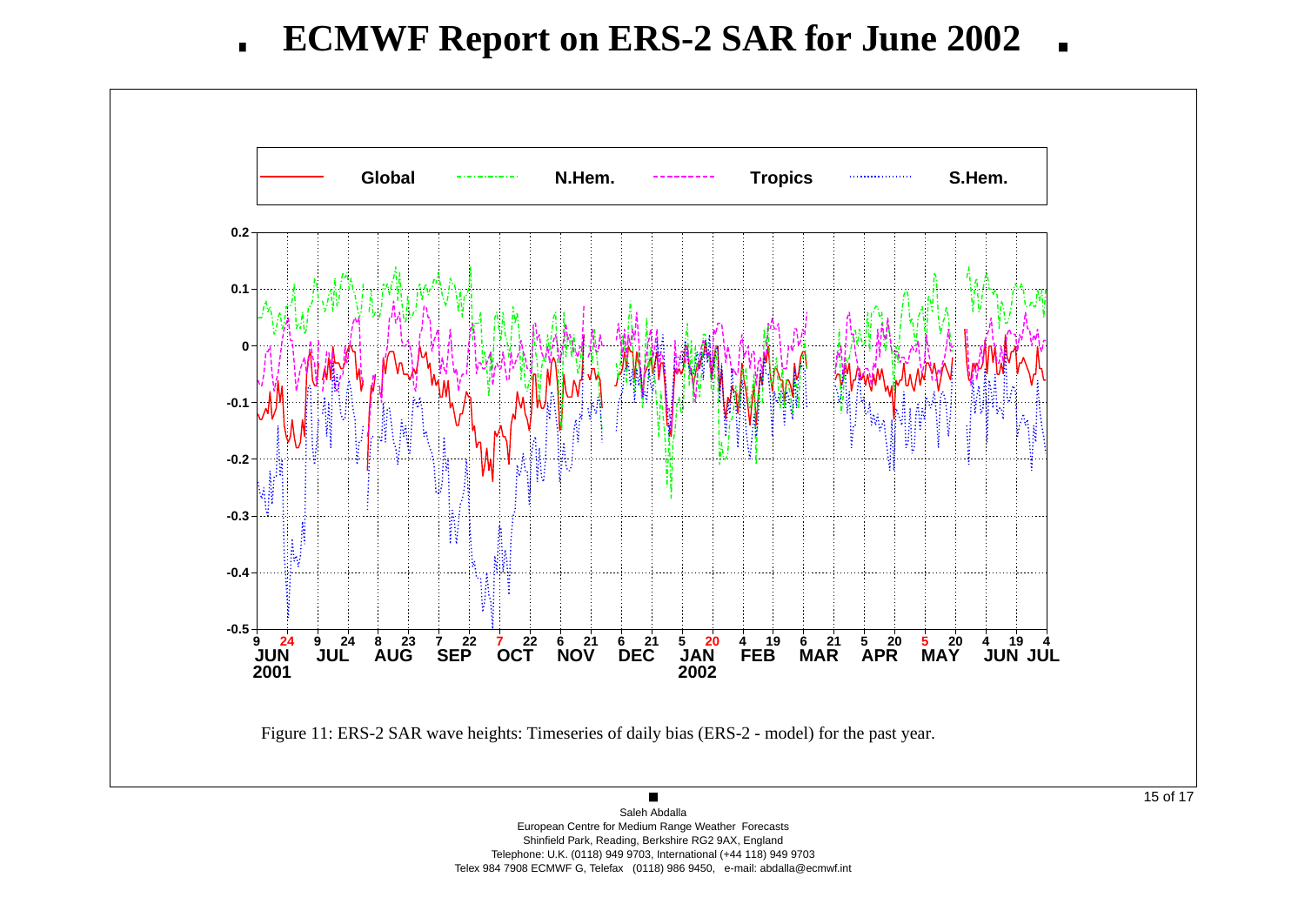